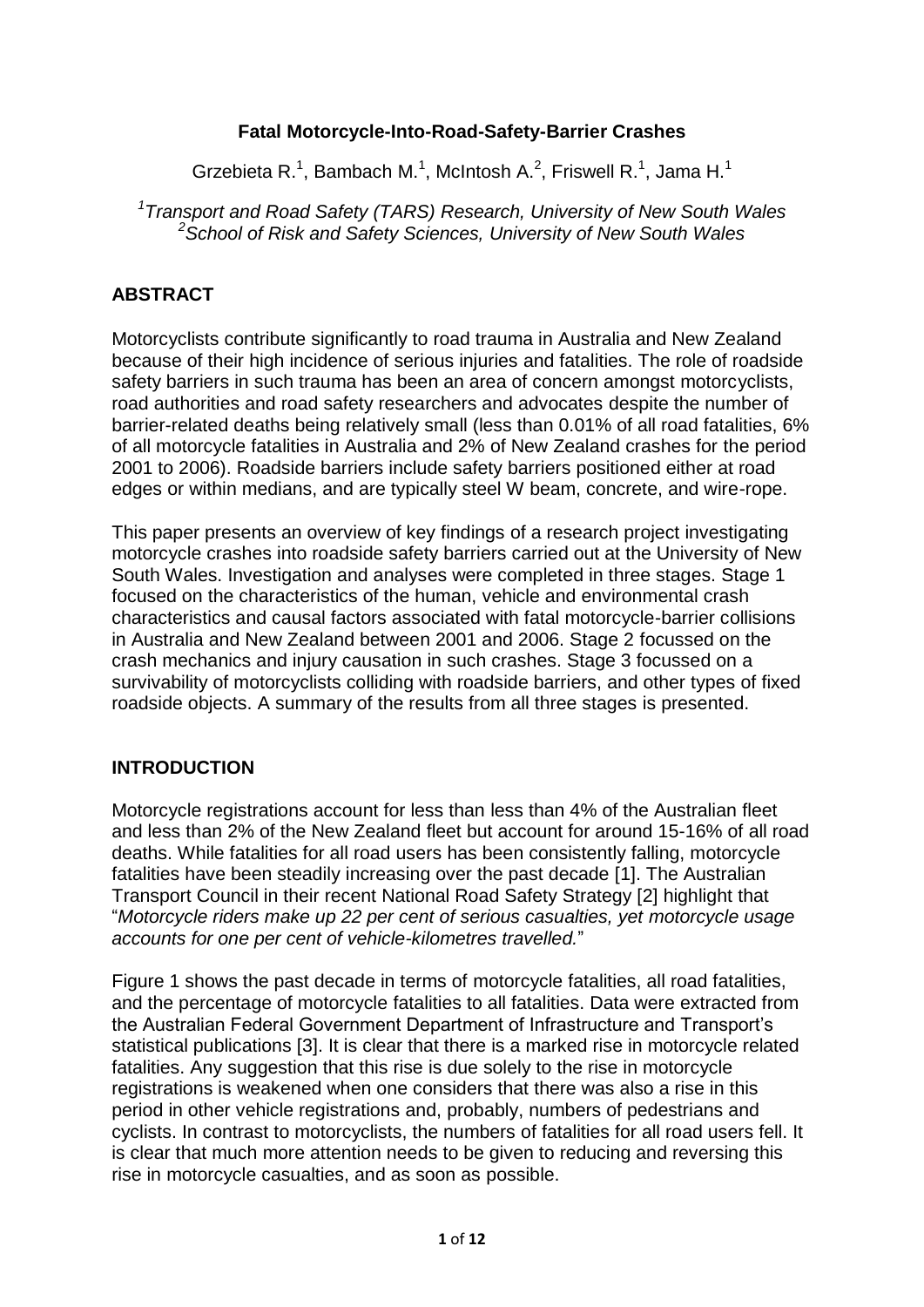

**Figure 1: Comparison of motorcycle fatalities to all road fatalities**

During the last decade significant action had occurred around the installation of wirerope barriers in order to reduce fatalities and serious injuries resulting from median cross-over and run-off-the-road crashes. This was driven by the success of the Swedish 2+1 system and the related significant reductions in road trauma [4]. Where ever these barriers are installed there is an associated sudden and permanent reduction in both fatalities and serious injuries ranging from 50 to 90% depending on the location, as discussed in Grzebieta et al and Marsh and Pilgrim [5,6].

<span id="page-1-0"></span>Fearing that wire-rope barriers may be more hazardous to motorcyclists than the impacts the barriers prevented, a number of rider and motorcycling organisations lobbied for their removal [7]. The term "cheese cutter" was used as an emotive description of the potential harm a wire rope barrier could inflict. The little available research, however, suggested that these concerns were misplaced [8,9].

The authors decided to carry out a retrospective case series study of Australian and New Zealand coronial files of motorcycle into barrier impacts to provide scientific evidence on the impact of wire-rope barrier systems on fatalities and serious injuries among motorcyclists. The study was carried out at the University of New South Wales with funding provided by the Office of Road Safety Main Roads West Australia, NSW RTA"s Centre for Road Safety, NZ Transit road authority, the Australian Automobile Association and NSW Motor Accidents Authority.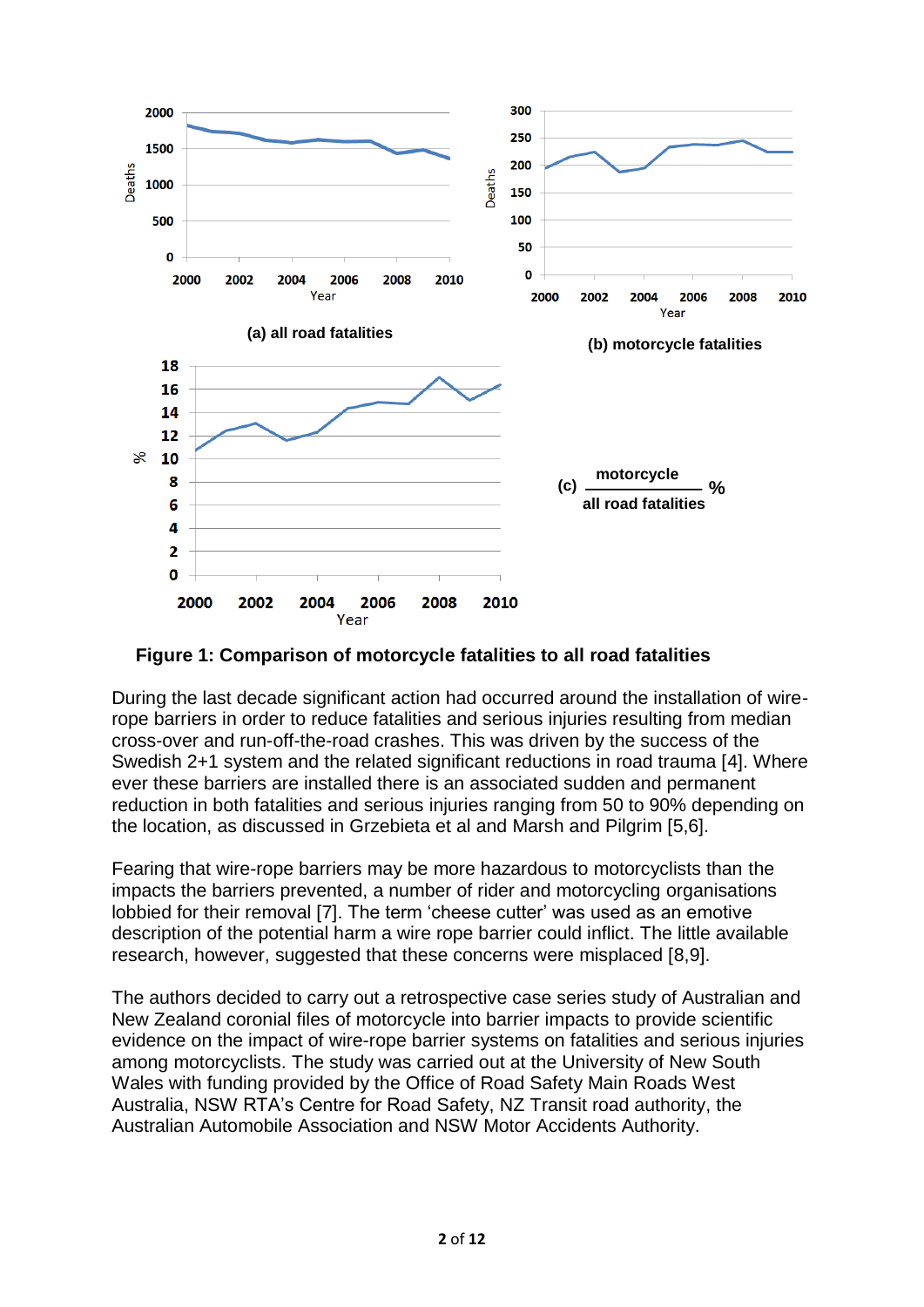<span id="page-2-1"></span><span id="page-2-0"></span>Investigation and analysis have been completed in three stages so far. Stage 1 focused on the human, vehicle and environmental crash characteristics and causal factors associated with fatal motorcycle-barrier collisions in both Australia and New Zealand [\[5,](#page-1-0)10]. Stage 2 focused on the crash mechanics and injury causation in such crashes [11]. Stage 3 focused on a survivability analysis of motorcyclists colliding with roadside barriers, and other types of fixed roadside objects. A summary of the results from all three stages is presented in the following sections. A fourth Stage is planned focusing on injury mitigation and carry validation testing.

### **METHODOLOGY**

For the Stage 1 analysis, information was extracted about motorcycle-into-barrier crashes from the Australian National Coroners Information System (NCIS) and from the New Zealand Crash Analysis System (CAS) for the years 2001 to 2006. Details of that process have been published in earlier papers [\[5,](#page-1-0)[10\]](#page-2-0).

The following information was extracted with regards to the human factors: demographics; riding license status; the primary purpose of the journey; the wearing of a helmet; and riding behaviour including an estimate of the riding speed prior to the crash were obtained from the police briefs. Other human factors examined included the presence of alcohol and other drugs in the deceased"s blood which were obtained from toxicology reports.

The environmental factors considered included the road surface condition, road type and road horizontal alignment. The barrier factors examined included the barrier type and the hazard being protected against. The weather and temporal factors were also examined. The vehicle factors examined included the motorcycle registration and the mechanical condition of the motorcycle prior to the crash.

Once the cases potentially involving roadside safety barriers were identified in the NCIS and CAS, a request was made to the coroner in each state in Australia and New Zealand for permission to view the police reports. The level of detail included in the police briefs prepared for the coroners varied within and between states and New Zealand but was usually of sufficient quality to enable a basic reconstruction of the crash events. Information extracted for the study of injury causation was; autopsy report, type of barrier, pre-crash speed, impact angle, contacts with barrier posts, crash posture (sliding or upright) and type of motorcycle (sports, touring or off-road).

For the Stage 2 analysis, the crash mechanisms and injury causation of barrier crashes was interrogated. Scene photographs were included in 66 cases and measurements of the crash scene were documented in 62 cases (skid/scrape mark lengths, impact point location, rest positions of motorcycle and motorcyclist and any parts thereof, etc). In 54 cases the pre-crash speed of the motorcycle was estimated and in 14 cases scene diagrams produced from a surveying instrument were included. Many cases also included witness accounts and statements from police attending the scene. Some results have been published from that study as well [\[11\]](#page-2-1).

Injuries were coded according to the Abbreviated Injury Scale (AIS) [12] from the autopsy reports, and only AIS3+ injuries were coded. The injury producing the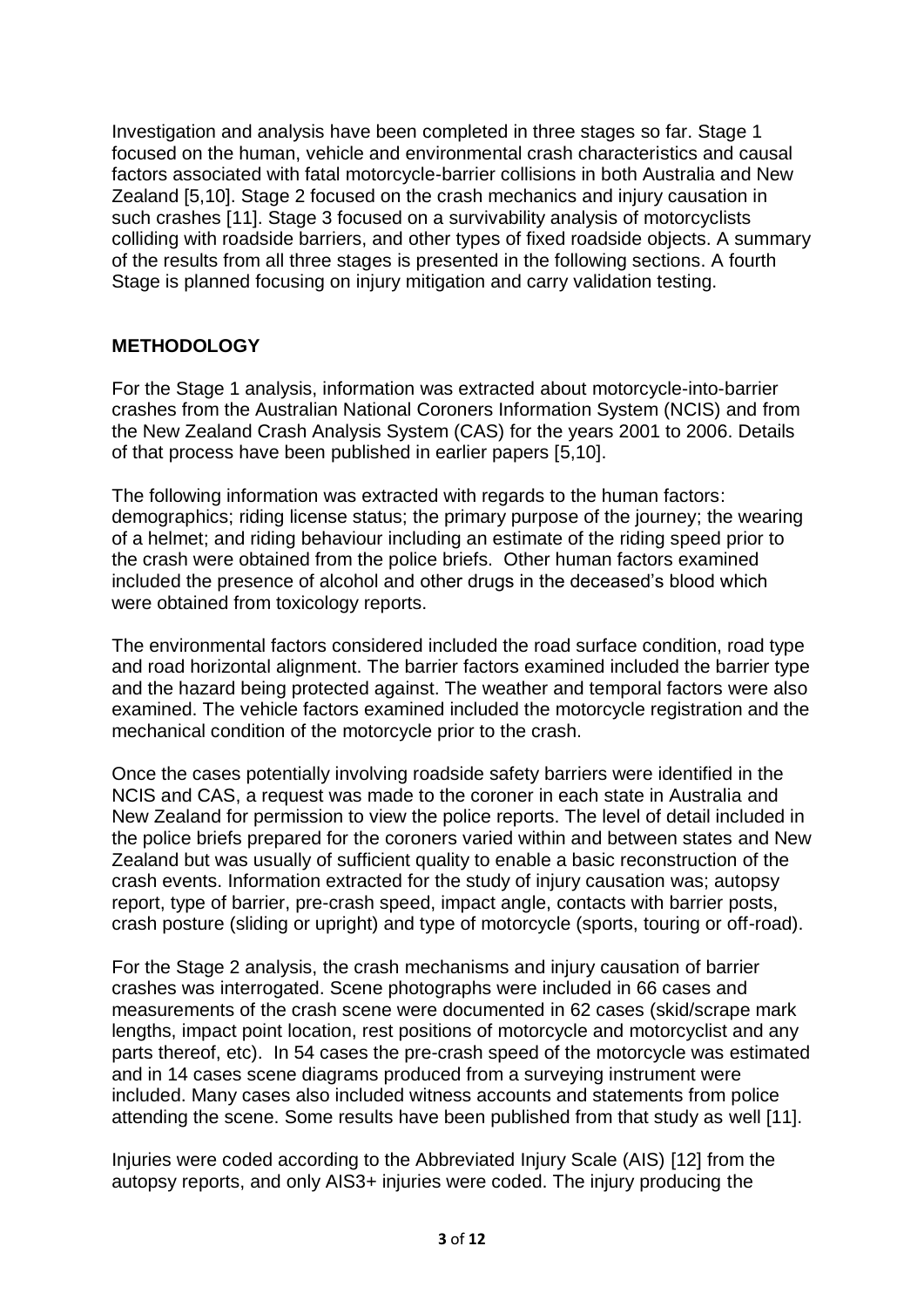maximum AIS score (MAIS) was determined, as were injury severity scores (ISS) calculated as per AAAM (2005). The three most severely injured body regions have their maximum AIS score squared and added together to produce the ISS score. Logistic regression was used to provide odds ratios and 95% confidence intervals for establishing any relationships between injuries, crash mechanisms and injury causation. Statistical significance was measured at the level p < 0.05.

For the Stage 3 analysis, survivability of motorcyclists colliding with roadside barriers, and other types of fixed roadside objects was studied. Survivability analysis depends on two factors: firstly, the data must involve all types of injury outcomes, from no injury to fatal injury; and secondly, the travel speed of the motorcyclist must be known for each case. From these two data items, a relationship between the travel speed and the likelihood of fatality may be established, and fatality risk curves may be generated to establish survivability. Unfortunately no data in Australia or New Zealand presently exists that contains these two pre-requisite items. The data were thus extracted from a database of crash data in the United States [13]. Since the roadway, motorcycle and roadside barrier conditions are similar between the United States and Australia and New Zealand, the results are nominally valid for use in these countries (and indeed many other countries). Unfortunately, wire rope barriers are completely excluded from the database used, thus no conclusions regarding wire rope barriers could be drawn from the analysis.

# **RESULTS**

A total 1462 cases of a roadside fatality involving a motorcycle were identified to have occurred in Australia and New Zealand. Of these, 77 were positively identified as involving a roadside safety barrier. A further 38 cases could not be categorised due to insufficient information in the NCIS. Of the 77 coronial files collected, 72 contained police reports, 56 contained mechanical inspections, 77 contained autopsy reports and 74 contained toxicology reports. Figure 2 shows the final distribution of motorcycle crashes for each of the Australian states, Australia and New Zealand.

It is important to note that the numbers of fatalities resulting from such crashes is small at around 6% of all motorcycle fatalities for Australia and only 2% for New Zealand. This in turn constitutes less than 0.01% of all road fatalities. It is clear that any proposed retrofit changes or removing road safety barriers systems would have very little effect on reducing motorcycle fatalities, let alone a proportion of all road fatalities in either countries. Road safety stakeholders need to focus their attention and limited resources in other areas related to motorcycle behavior and crashes in order to have any significant effect on reducing motorcycle fatalities.

The main factors isolated from the police reports were speeding, alcohol and drugs [\[5](#page-1-0)[,10\]](#page-2-0). Indeed the highest single factor that contributed to the crash was speeding or inappropriate speed, following by speed combined with alcohol, alcohol by itself, alcohol and drugs, speed and drugs and speed combined with both alcohol and drugs. Approximately 74% or approximately three in every four crashes involved speed, alcohol or drugs or a combination of the three.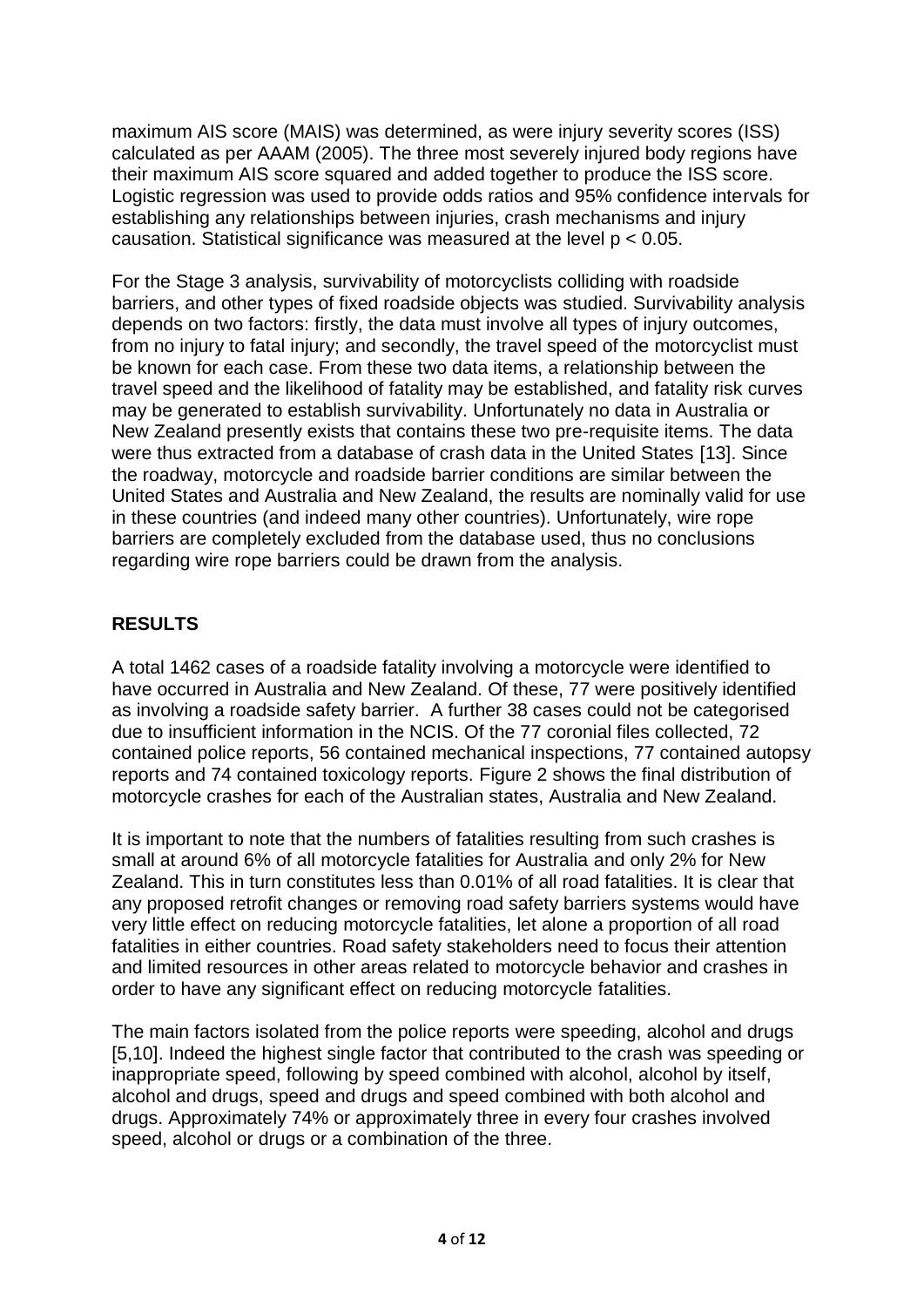

**Figure 2: Fatal motorcycle crashes in Australia & New Zealand (2001 to 2006)**

<span id="page-4-0"></span>The Stage 1 analysis showed that a roadside barrier predominantly involved in such crashes was W-beams (72.7%), which is representative of exposure. Concrete and wire rope barriers accounted for 10.4% and 7.8%, respectively. An additional 3.9% of impacts involved steel guardrails, but there was insufficient information available to determine whether these guardrails refer to W-beams, tubular or Thrie beam steel barriers. This was similar to the findings by Gabler [14] and Berg et al [15]. These fatality proportions were compared to the proportions of barriers installed, which shows that: W beam comprises 71.5% of the barriers and results in 72.7% of the fatalities; concrete comprises 8.6% of the barriers and results in 10.4 % of the fatalities; and wire rope comprises 15.9% of the barriers and results in 7.8% of the fatalities. Therefore assuming the probability of a fatality occurring across the network of barriers is similar, wire rope barriers have around half the fatality rate of W beam barriers and concrete barriers.

Figure 3 shows the breakdown into age groups of motorcyclist fatalities involving a roadside safety barrier in Australia and New Zealand. The youngest and oldest persons killed were 11 and 70 years old respectively. The mean age was 34.2 years and the median was 31 years and 72.3% are aged less than 40 years. The largest group of motorcyclists killed as a result of a collision with a roadside barrier are aged between 26 and 39 years (48.4%). The 17 to 25 years age group was second highest consisting of 22.1%. The fact that riders in the 26 to 39 years age bracket are involved in the majority of the fatalities may be related to their crash risk and possible lack of experience but it also may be a reflection of the distribution of the motorcycle riding population [16]. Unfortunately the national age distribution of the Australian motorcycling population was not available.

More males than females were killed in motorcycle crashes into roadside safety barriers. Out of the 77 fatalities, 92.2% were male. The majority (4 out of 6) of the females killed were pillion passengers. In all the four cases where a female pillion was killed, a male was in control of the motorcycle and survived the crash. Although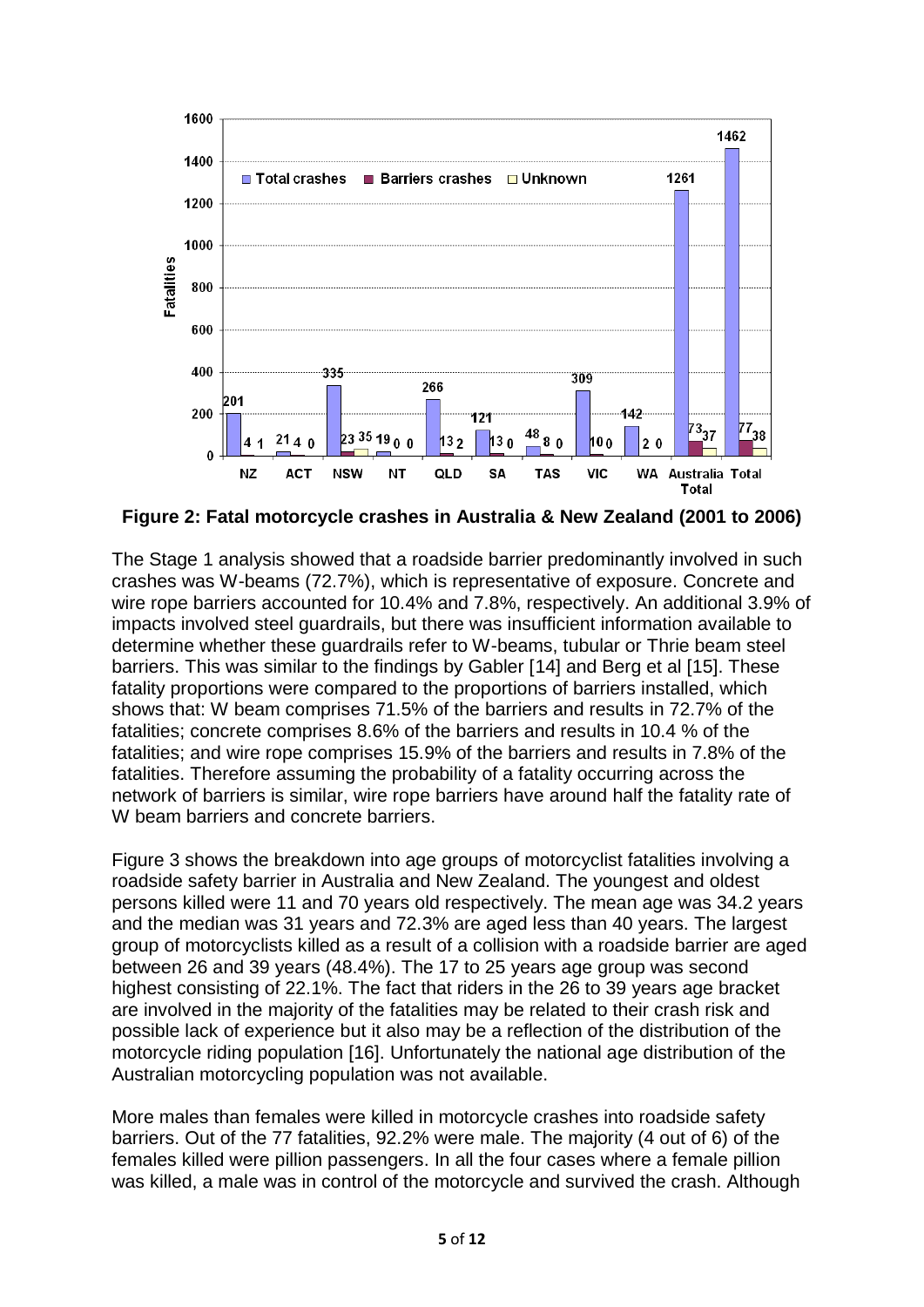the percentage of females killed in a crash into a roadside barrier was relatively small (7.8%), it is comparable to the overall number of females killed as a result of riding a motorcycle. According to ABS data, between 2001 and 2006, 5.0% of all riders (including pillion passengers) killed in a motorcycle crash were female. The low number of female fatalities is likely to be a reflection of exposure. For example, in the state of New South Wales, 89.3% of motorcycle licence holders are male.

Fatalities involving a motorcycle impacting a roadside safety barrier mostly occurred on roads with speed limits above 60 km/h. This is consistent with Gibson and Benatatos [17]. Figure 4 shows the majority of the crashes occurred on arterial roads. Arterial roads were categorised as roads with speed limits ranging from 60km/h to 100km/h which consist of one or more lanes of traffic travelling in each direction with junctions. Arterials accounted for 69.8% of the fatalities. Freeways with speed limits of between 100 and 110 km/h accounted for 23.3% of cases. Freeways were categorised as roads which have 2 or more lanes travelling in the same direction with the traffic travelling in the opposite direction separated by a median barrier and no junctions but instead with exit ramps. Suburban roads with speed limits of between 50 and 60km/h accounted for only 5.5% of the fatalities.



Figure 5 shows the impact site"s horizontal road alignment where a motorcyclist died hitting a roadside barrier. 80.8% of fatal crash sites involved a bend in the road. Nearly an equal number of cases involved a left hand and right hand bend with 28 and 26 cases involved respectively. A further 8 cases were described only as a bend. Unfortunately, there was insufficient information in the records to determine the radius of the curvature of the bends involved. Only 14.1% of cases occurred on a straight section of the road and 3.8% occurred at an intersection.

The predominance of fatalities on bends is not surprising. It is harder to control a motorcycle on a bend than it is on a straight part of the road. This was exacerbated by inappropriate speed in 17 out of the 72 cases where it was observed that the posted advisory speed was ignored on a bend. It is also likely that the driving/riding challenges posed by bends make them more suitable candidates for barrier installation, so that exposure to barriers is probably greater for curves.

Figure 6 shows that 53.6% of motorcycle fatalities involving a roadside safety barrier occurred on a weekend with 21 fatalities associated with each day. The rest of the week witnessed 35 fatalities with an average of 7 deaths for each day. In 46 cases motorcyclists were on a recreational ride, which explains the high frequency of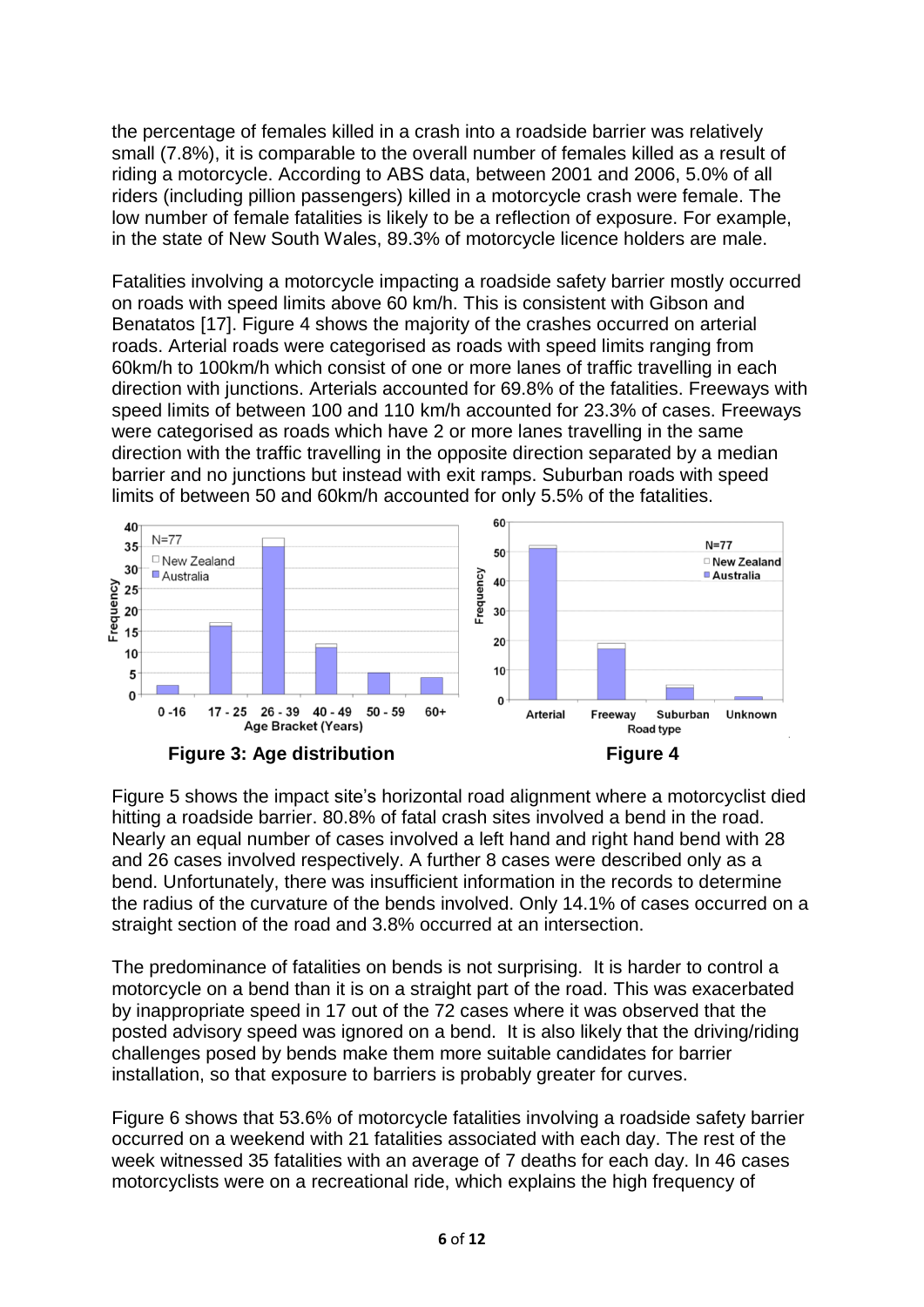fatalities on a weekend. Driving as a recreational activity is generally known to be a predictor of crashes [18,19].

Figure 7 shows barrier crashes primarily occurred during daylight hours, particularly in the afternoon. This pattern likely reflects exposure, with riders more likely to engage in recreational riding in the afternoon, but it may also be related to fatigue as the riders are likely to be returning tired from such a ride later in the day.



Night time crashes were not associated with any day of the week. Night time crashes were often associated with speed or alcohol with 10 out of the 15 cases registering blood alcohol level above the legal limit. Speeding was suspected in 8 out of the 15 crashes that occurred at night while in 3 out of the 15 cases speeding was suspected plus alcohol was found in the blood of the deceased.

In 71 out of the 77 fatalities the road surface was described by the police as in good condition. In three cases, the road surface was described by the police as poor and in two cases the road surface had corrugations.

In nearly half of the cases, the weather was described as "clear and dry" or "fine day" and the road surface condition was dry (Figure 8). This was followed by dark conditions with dry road surface in which 28.2% of the fatalities occurred. In 16.7% the description of the weather was insufficient. These results are not surprising as dry conditions are conducive to riding a motorcycle. The authors suspect that the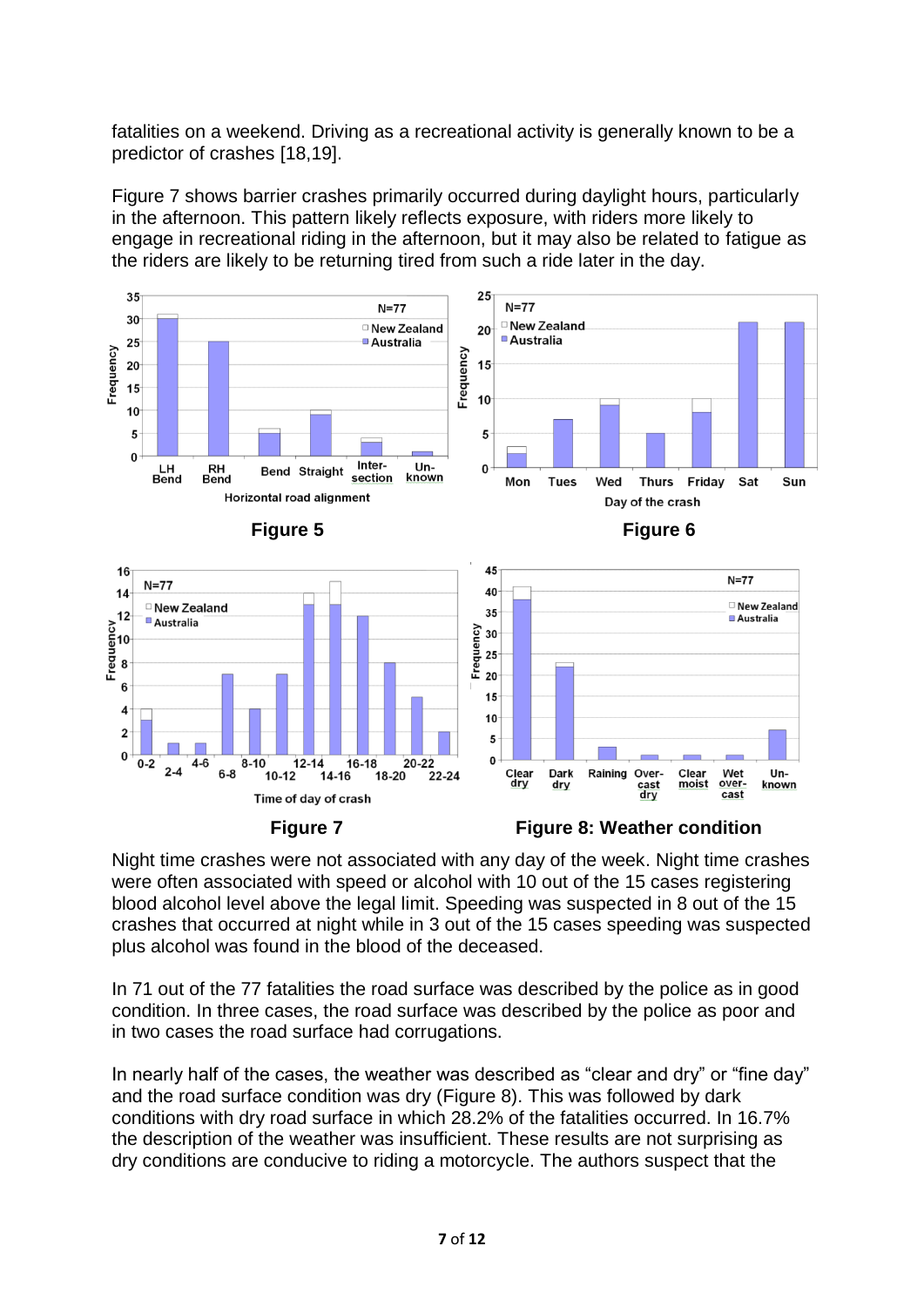lower numbers for wet conditions reflect exposure, i.e. riders chose not to ride in wet or rainy conditions.

In 55 out of the 77 cases, there was an examination of the mechanical condition of the motorcycle after the collision. In 47 of these cases, the inspection reports conclude that there was no mechanical defect that could have contributed or caused the crash. In the remaining cases, the motorcycle was found to be in poor condition; five with worn out tyres. These data suggest that mechanical problems do not play a major role in motorcycle-barrier impacts.

In the majority (77.9%) of cases, the motorcycles were registered. In four cases the motorcycles were unregistered. In all these four cases, the rider had also consumed alcohol. In the remaining 13 cases, there was insufficient information to determine if the motorcycle was registered or not.

In summary, the the Stage 2 study [\[11\]](#page-2-1) revealed that both sliding and upright crash postures were approximately equally represented, i.e. in 47% of cases the motorcyclist impacted the barrier in the upright mode, and in 44% of cases the motorcyclist slid into the barrier. This is similar to Berg et al"s findings [\[15\]](#page-4-0). Around half of the crashes in the upright mode resulted in the motorcyclist scraping/tumbling/skidding along the top of the barrier. The mean pre-crash speeds and impact angles were found to be 100.8 km/hr and 15.4° respectively.

The thorax region was found to have the highest incidence of injury and the highest incidence of maximum injury in fatal motorcycle-barrier crashes, followed by the head region. This is in contrast to motorcycle fatalities in all single- and multi-vehicle crash modes, where head injury occurs with greater frequency than thorax injury. As existing motorcycle-barrier crash testing protocols based on the Spanish standard [20] do not specify a thorax injury criterion, there appears to be a need to determine and implement such criteria. Likewise both a sliding and an upright test needs to be implemented considering that these appear to be the two crash mechanisms identified. Also it was found that 97% of motorcyclists were helmeted. This indicates that the crash severity exceeded the functional range of the helmets in many cases, thus efforts to improve helmet design should continue.

Nearly half of the fatally injured motorcyclists received untreatable injuries, including aorta, heart, brain stem, upper cervical cord and dismemberment injuries. 81% of motorcyclists died at the crash scene. These results suggest that the potential to reduce fatalities by improving hospital or pre-hospital treatment may be limited, and efforts should therefore be focussed on measures to prevent injuries.

Analysis of motorcyclist pre-crash speeds in the sliding posture, and entry and exit sliding distances, determined that typically 30-80% of the motorcyclists' pre-crash kinetic energy is dissipated during the contact with the barrier. This suggests that there is significant scope for reducing motorcyclist injuries with barrier design. This could be achieved by either reducing the magnitude of kinetic energy dissipated on the barrier (redirecting the motorcyclist), or by ensuring that the kinetic energy is dissipated in a more controlled manner (barrier impact attenuators/protective devices), etc.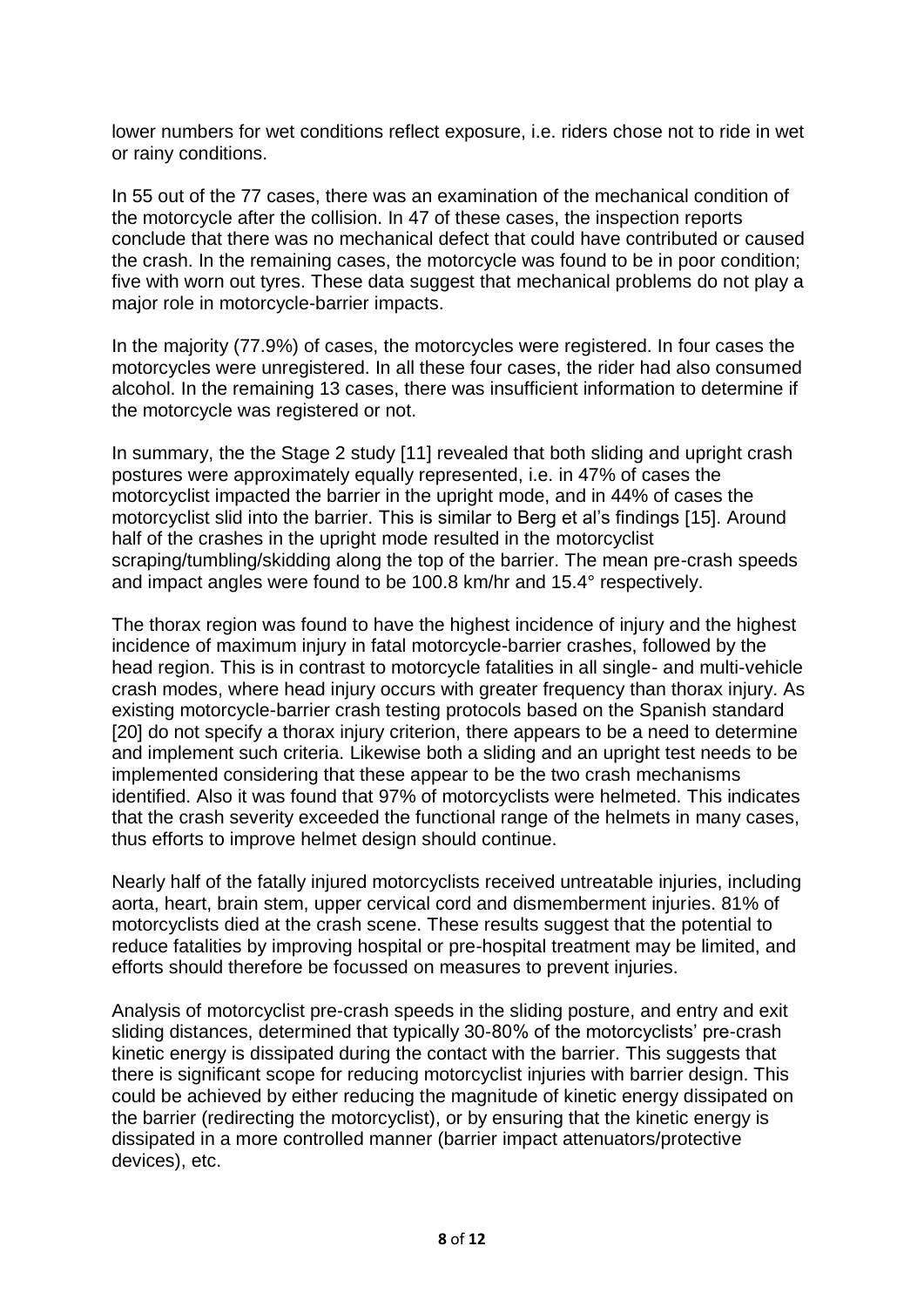Finally the Stage 2 analysis revealed that from the variables investigated of barrier type, crash posture and barrier post impacts, and within the limitations of the small dataset of fatal only motorcyclists, no statistically significant association between these variables and injury severity could be established. It appears that the strongest association with injury severity is pre-crash speed (crash severity), and a strongly linear relationship was determined between these two.

In regards to the Stage 3 investigation, it was mentioned earlier that Australian data was not available to estimate risk survivability curves and that US data would need to be used. The assumption being that the road environment (surface, barriers, lighting, rural roads, etc) closely approximates Australian conditions. The United States National Automotive Sampling System (NASS) General Estimates System (GES) was accessed. The GES obtains its data from 400 police jurisdictions in 60 areas that reflect the geography, roadway mileage, population, and traffic density in the US. Around 50,000 police accident reports (PARs) are sampled each year, from the estimated 5.8 million police-reported crashes which occur annually. These crashes include those that result in a fatality or injury, and those involving property damage only.

A multiple variable logistic regression model was developed to determine which factors associated with fatalities occurring from fixed object collisions would enable safer roadway infrastructure design for motorcyclists. A nationally representative weighted sample of around 30,000 single-vehicle fixed object motorcycle collisions which occurred in the United States over the ten year period between 2000 and 2009 were analysed. Additionally, a single variable logistic regression model was developed for motorcyclist fatality risk from fixed object collisions as a function of travel speed. Details of the analysis will be presented elsewhere.

The following key outcomes were identified from the Stage 3 analysis

- increased travel speed, older motorcyclists, speed related crashes, late model motorcycles, darkness, interchange locations, non-level roadway profiles and roadside departure to the right-side (in the USA), are all associated with an increase in the likelihood of a motorcyclist fatality;
- fatality risk remains relatively low below a pre-braking pre-crash travel speed of 100 km/h, however above this speed the risk rises sharply (note that travel speed is not the impact speed at which the motorcyclist struck the fixed object);
- the serious injury risk is significantly greater than the fatality risk, and is above 20% even for low speed crashes;
- motorcyclists with a pre-crash pre-braking travel speed less than about 55 km/h, could be expected to survive a collision with a fixed object;
- trees and poles were found to be a greater fatality risk than roadside barriers, which indicates that the deployment of a barrier to protect road users from trees and poles reduces motorcyclists' risk of being killed;
- departures from the roadway on the same side as the travel lane are nearly four times more likely to result in fatality, due to the reduced distance over which the motorcyclist may decelerate as a result of braking, skidding or sliding;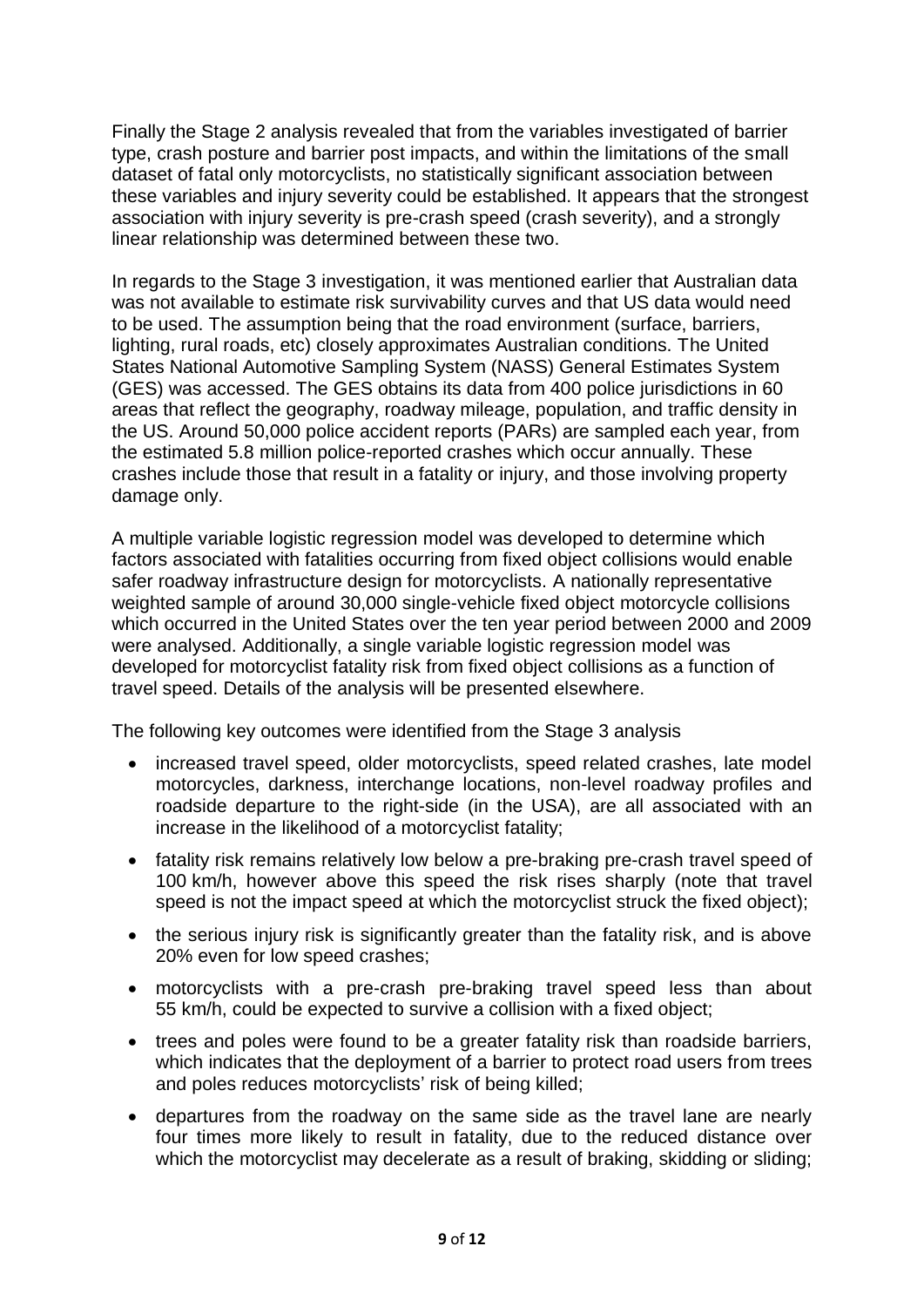## **CONCLUSIONS**

The following major conclusions were drawn from the three stages of the project:

- The number of motorcycle fatalities involving road side barriers is small at around 15 per annum compared to about 230 motorcycle fatalities and around 1400 road fatalities each year in Australia. Thus any alterations to roadside safety barriers will have a minor effect on motorcycle fatalities in general;
- Fatalities of motorcyclists involving impact with a roadside barrier predominantly involved steel W beams;
- Wire rope barriers were found to have around half the fatality rate of W beam and concrete barriers.
- Half of the fatalities involving a roadside safety barrier usually occurred on a weekend and around 60% of all barrier impact fatalities are during recreational riding and mostly in the afternoons;
- A total of 74% of fatalities were found to involve either speed, alcohol or drugs, or a combination thereof, i.e. 3 in 4 fatalities;
- There is a strong linear association between injury severity and pre-crash speed (crash severity);
- Both sliding and upright crash postures were approximately equally represented, and mean pre-crash speeds and impact angles were found to be 100.8 km/h and 15.4° respectively. The thorax region was found to have the highest incidence of injury and the highest incidence of maximum injury in fatal motorcycle-barrier crashes, followed by the head region;
- Nearly half of the fatally injured motorcyclists received untreatable injuries, including aorta, heart, brain stem, upper cervical cord and dismemberment injuries and 81% of motorcyclists died at the crash scene;
- No statistically significant association between barrier type, crash posture and barrier post impacts, and injury severity within the limitations of the small dataset of fatal only motorcyclists, could be established;
- In a single-vehicle motorcycle collision with a fixed object, trees and poles were found to be particularly hazardous, and more so than barriers. Fatality risk increased sharply above a "travel" speed of about 100 km/h, while serious injury risk was greater than 20% even at the lowest travel speeds. The tool developed from fatality risk as a function of travel speed from the Stage 3 analysis predicts that motorcyclists travelling less than about 55 km/h, could be expected to survive a collision with a fixed object.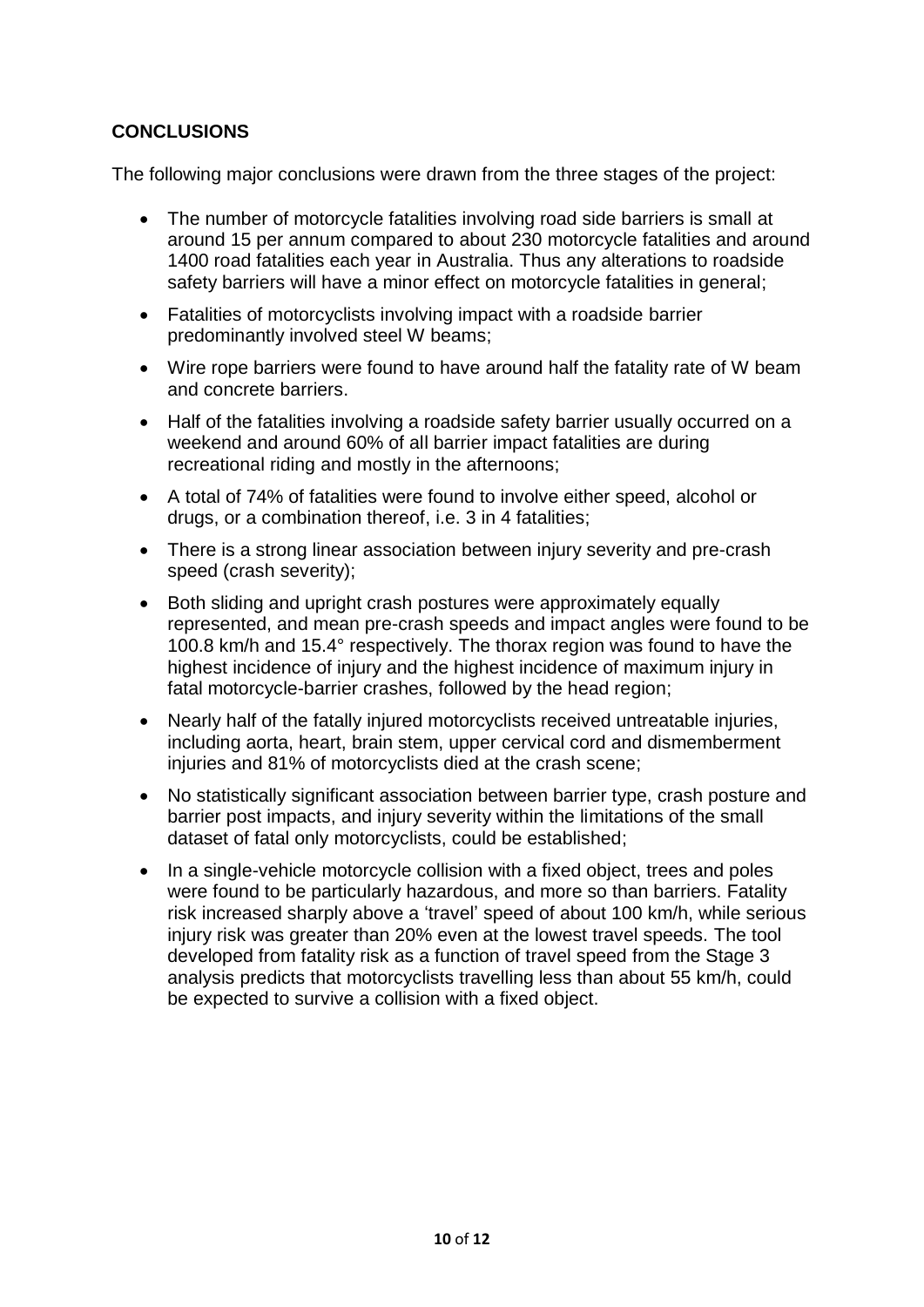### **REFERENCES**

- 1 1. Bureau of Infrastructure, Transport and Regional Economics (BITRE), 2010, *Road Deaths Australia 2009 Statistical Summary*, Canberra ACT, [http://www.bitre.gov.au/publications/69/Files/Ann\\_Road\\_Deaths.pdf](http://www.bitre.gov.au/publications/69/Files/Ann_Road_Deaths.pdf)
- 2. Australian Transport Council (ATC), *National Road Safety Strategy 2011-2020*, May 2011, [http://www.atcouncil.gov.au/documents/files/NRSS\\_2011\\_2020\\_20May11.pdf](http://www.atcouncil.gov.au/documents/files/NRSS_2011_2020_20May11.pdf).
- 3. Bureau of Infrastructure, Transport and Regional Economics Department of Infrastructure and Transport, *Road Deaths Australia, December 2010*, ISSN 1449-1168[, http://www.bitre.gov.au/info.aspx?ResourceId=786&NodeId=128](http://www.bitre.gov.au/info.aspx?ResourceId=786&NodeId=128).
- 4. Carlson, A., Evaluation of 2+1 roads with cable barriers. 2009, Swedish National Road and Transportation Research Institute (VTI): Linkoping, Sweden.
- 5. Grzebieta R.H., Jama H., McIntosh A., Friswell R., Favand J., Attard M., Smith R., (2009) *Overview of Motorcycle Crash Fatalities Involving Road Safety Barriers*, Journal of the Australasian College of Road Safety, November, Vol. 20 No. 4, pp. 42 – 52. (also published in Proceedings Road Safety Research, Policing and Education Conference, Sydney, Australia, November 2009).
- 6. Marsh F. and Pilgrim M., (2010), *Evaluation of narrow median wire rope barrier installation on Centennial Highway, New Zealand*, Journal of the Australasian College of Road Safety, November, Vol. 21 No. 2, pp.34–42.
- 7. Hartsuyker L., Federal Member for Cowper, Media Releases, [Hartsuyker raises danger of wire](http://www.lukehartsuyker.com.au/mediacentre/mediareleases/2011/447-hartsuyker-raises-danger-of-wire-rope-barriers-raised-in-federal-parliament.html)  [rope barriers raised in Federal Parliament,](http://www.lukehartsuyker.com.au/mediacentre/mediareleases/2011/447-hartsuyker-raises-danger-of-wire-rope-barriers-raised-in-federal-parliament.html) May 19, 2011, [http://www.lukehartsuyker.com.au/mediacentre/mediareleases/2011/447-hartsuyker-raises](http://www.lukehartsuyker.com.au/mediacentre/mediareleases/2011/447-hartsuyker-raises-danger-of-wire-rope-barriers-raised-in-federal-parliament.html)[danger-of-wire-rope-barriers-raised-in-federal-parliament.html.](http://www.lukehartsuyker.com.au/mediacentre/mediareleases/2011/447-hartsuyker-raises-danger-of-wire-rope-barriers-raised-in-federal-parliament.html)
- 8. EuroRAP, Barriers to Change, Designing Safe Roads for Motorcyclists, Motorcycle Safety Review Panel, [http://www.eurorap.org/library/pdfs/20081202\\_Bikers.pdf.](http://www.eurorap.org/library/pdfs/20081202_Bikers.pdf)
- 9. Candappa N., Mulvihill C., Corben B., and Lenné M., Ameliorating Motorcyclist Injury Risk From Flexible Barrier Collisions In Victoria, Proceedings Road Safety Research, Policing and Education Conference, Wellington, New Zealand, November 2005.
- 10. Jama H.H., Grzebieta R.H, Friswell R., McIntosh A.S., *Characteristics of fatal motorcycle crashes into roadside safety barriers in Australia and New Zealand*, Accident Analysis and Prevention, Vol. 43, Iss. 3, 2011.
- 11. Bambach, M.R., Grzebieta, R.H. and McIntosh, A.S., (2010), *Crash characteristics of motorcyclists impacting road side barriers*, Proc. Australasian Road Safety Research, Policing and Education Conference, Canberra, Australia.
- 12. AAAM, 2005, *Abbreviated Injury Scale (AIS)*, Association for the Advancement of Automotive Medicine, 2005.
- 13. NHTSA, National Center for Statistics and Analysis, National Automotive Sampling System (NASS) General Estimates System (GES), Analytical Users Manual 1988-2009, DOT HS 811 355, August, 2010.
- 14. Gabler, C., 2007, *The risk of fatality in motorcycle crashes with roadside barriers*, Proceedings of the 20<sup>th</sup> International Technical Conference on ESV, Paper 07-0474.
- 15. Berg, F.A., Rucker, P., Gartner, M., Konig, J., Grzebieta, R., Zou, R., 2005, *Motor-cycle impact into roadside barrier – real-world accidents studies, crash tests and simulations carried out in Germany and Australia*, In: Proceedings of the 19<sup>th</sup> International Conference on the ESV, Washington, USA, pp. 1–13.
- 16. Harrison, W. A., & Christie, R. (2005), *Exposure survey of motorcyclists in New South Wales*, Accident Analysis & Prevention, 37, 441 - 551.
- 17. Gibson, T., & Benatatos, E. (2000), *Motorcycles and Crash Barriers,* 1-35. Retrieved from [http://www.mccofnsw.org.au/a/137.html.](http://www.mccofnsw.org.au/a/137.html)